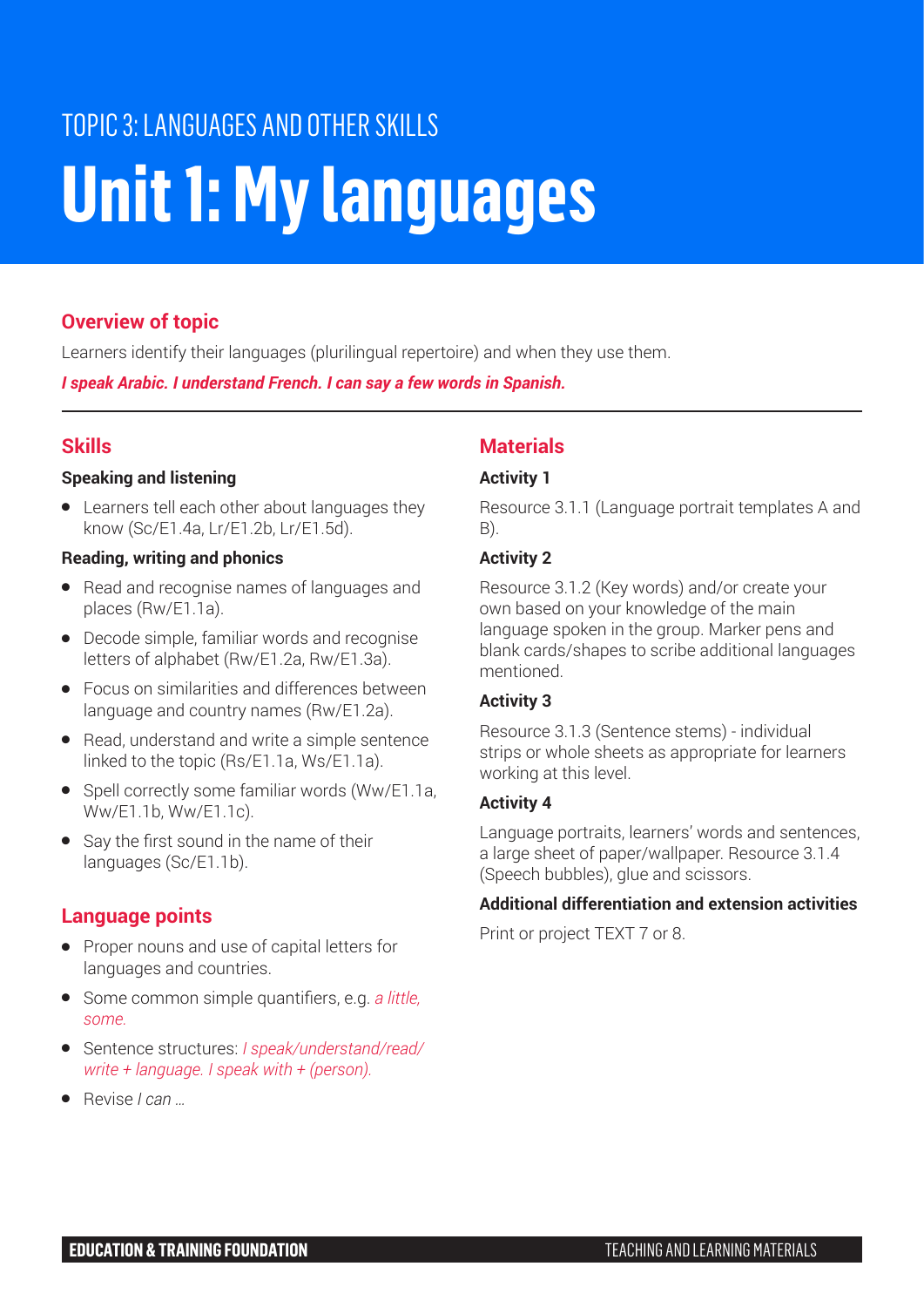# **Activity 1**

# **My language portrait (speaking and listening)**

● Draw a large outline figure on the board (or use project resource 3.1.1) and explain this is you. Tell the learners a little about languages you know and say a few words where you can, especially if these are in languages used by some of the learners.



● As you do this, quickly colour in sections of the body to reflect how much of each language you

know, e.g. *My name's (x). I speak English. I speak some French. I understand a little Sylheti. I can say a few words in Arabic.*

- Give out copies of the language portrait templates (Resource 3.1.1A or B) or blank sheets of paper and coloured pens. Ask learners to create their own language portrait. If possible, or with support from learners who share languages, encourage learners to include all languages and linguistic varieties/dialects.
- When learners have finished, invite the group to stand in a circle, hold up their language portraits and take turns in saying something about themselves to the whole group. Support/ prompt with target structure, where appropriate, but focus more on communication at this stage, which may be single words/names for languages or short sentences: *I speak ….. . I understand a little …. I can say a few words in … .*
- Encourage learners to acknowledge shared languages: *Me too!* (As learners name any additional languages, scribe these onto cards/ shapes to use in the next activity).*\*This activity is adapted from the Council of Europe's toolkit: Linguistic support for adult refugees https:// www.coe.int/en/web/language-support-for-adultrefugees/list-of-all-tools*

# **Activity 2**

# **My languages (reading and phonics)**

- Using the language cards (Resource 3.1.2) and additional cards scribed in Activity 1, hold up each card, say the language and stick in a different place on the walls.
- When all the languages have been named, point to each one and repeat the word. Drill and check learners can recognise the words. Focus on syllables and initial, medial or final consonants.
- Ask the learners to stand in the centre of the room, say the name of a language at random and ask all the learners who speak or even just understand a little of that language to go and stand next to the word. Repeat until all the languages have been included.

### **Differentiation/extension activities**

- Invite learners individually or in pairs/groups to take a card for one of their languages. Ask learners to focus on the first letter only and stand in alphabetical order holding up the card for all to see. When everyone is happy they are in the correct order, ask each person/pair or group to say the first sound in the name for their language, e.g. /æ/ for Amharic.
- This activity can be adapted into English for Action's Stepping Stones activity (http:// www.lucid.ac.uk/what-we-do/impact/ english-language-teaching-for-non-englishspeaking-mothers/access-the-esol-steppingstones-materials/) for learners who have stronger speaking and listening skills. Languages can be written onto or cut out in card in different stepping stone shapes and put on the floor. Learners then move onto or next to different stepping stones based on the teacher's instruction, e.g. *a language you learned at school; a language you speak with your family; a language you love; a language you want to learn, etc.*

**3.1**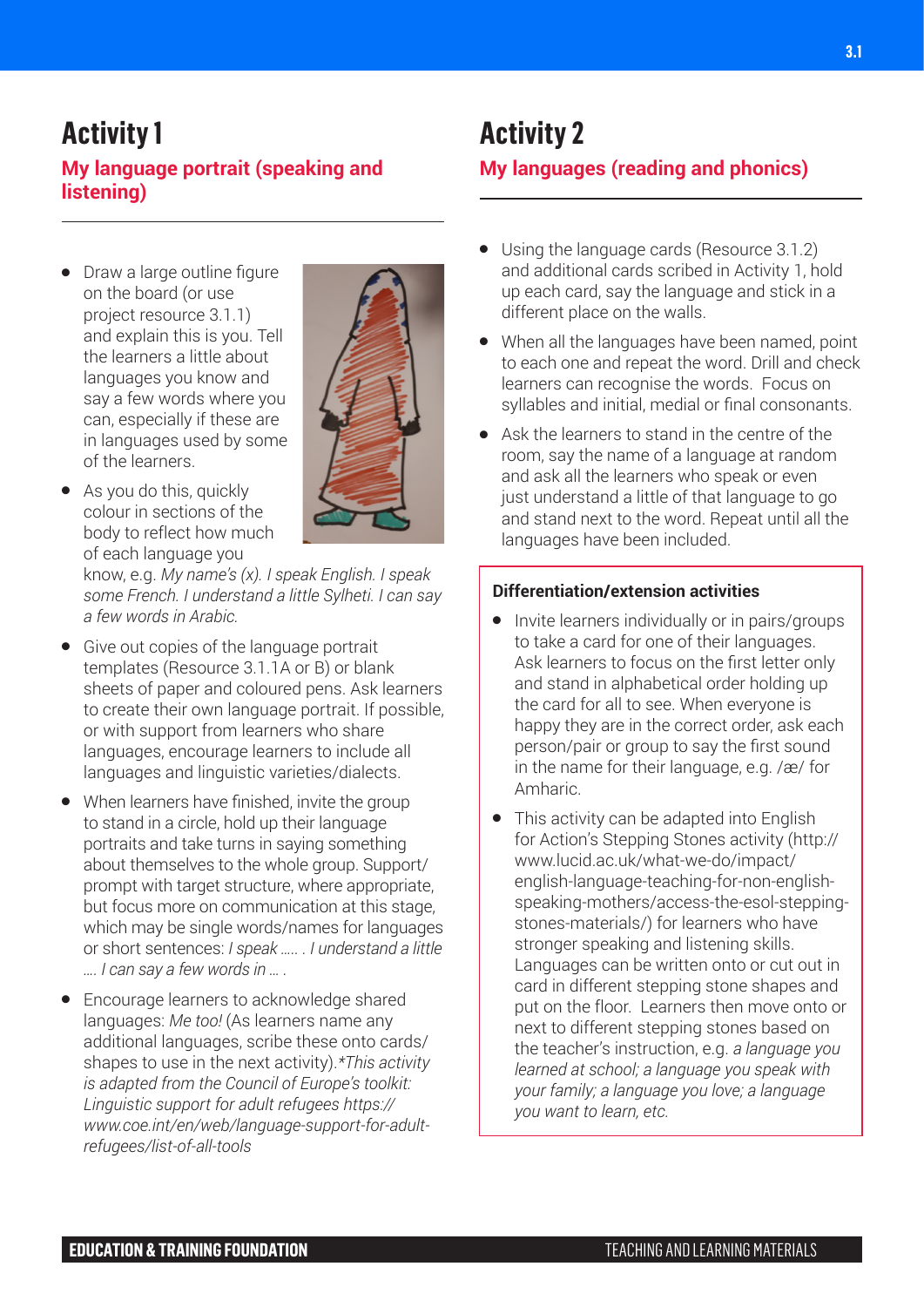## **My languages (reading and writing)**

- Refer back to your language portrait. Repeat your sentences but elicit each language and ask for a volunteer to hand you the correct card to stick on the board, e.g. *(I speak …? ) English. (I understand a little …?) Sylheti. (I can say a few words in …?) Arabic.*
- Now elicit and scribe the stem for each sentence on the board, but leave a blank space for the languages, then choral read together, e.g.

*I speak…. . I understand a little … .I can say a few words in … .*

- Invite each learner (or pair of learners for larger groups) to pick up a language card and stick it on the board, then read aloud the sentence they chose.
- Ask learners to write about their languages. Depending on level, learners do one or more of the following writing activities:
	- **•** Single word copying and handwriting practice using language cards (Resource 3.1.2), tracing paper or Template 5 with important words you scribe for them.
	- **•** Sentence completion using Resource 3.1.3 (Sentence stems)
	- **•** Sentence writing onto lined paper using word cards as needed.

#### **Differentiation/extension activities**

● Learners who finish their writing before others can form pairs and tell each other about their language portraits/languages and maybe teach each other a few words.

# **Activity 4**

# **Our languages (writing)**

- Set context for the final activity with a class discussion about languages and the benefits of being bi/multilingual – adjusted according to the level of the group. Ask learners simple questions such as: *Which languages do you speak at home? Which languages do you use with your family? With your friends? Which language do you love?* This is an important opportunity to support learners to feel positive about their languages and the benefits of bilingualism.
- Use a large piece of paper/wallpaper and ask learners to work together to create a display for their classroom/centre using their language portraits, words and sentences.
- Give out speech bubble shapes (Resource 3.1.4 or Template 5) or cut out bubbles on different coloured card/paper and ask everyone to write '*Hello*' in their language(s) to stick next to their language portrait on the display.

#### **Differentiation/extension activities**

- If necessary, ask learners to support each other and/or use a translation app and help to scribe '*Hello*' for some learners' languages.
- Some learners can work together to write new sentences to highlight shared and common languages in the class, e.g. *Hibo, Sara and Ali all speak Somali*
- If your group all share the same language, encourage them to write more than 'Hello' in their language.
- If your ESOL class is for parents, use this unit as an opportunity to stress the importance and value of using main/first languages with their children and the range of benefits this brings.
- For background information and classroom activity ideas on bilingualism, see the Family Skills toolkit: https://www.learningunlimited. co/publications/free-resources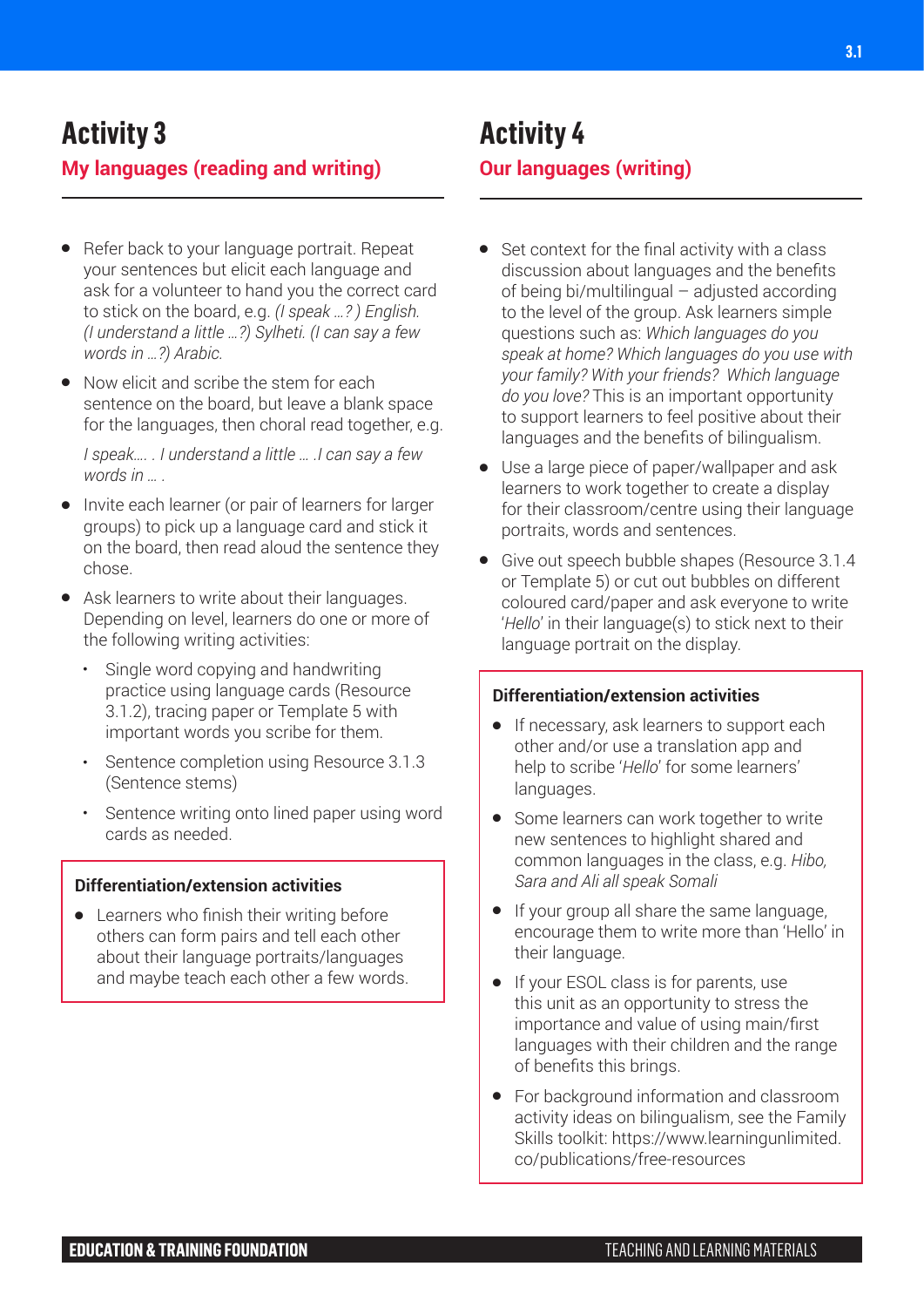#### **Additional differentiation/extension activities:**

- For learners working at single word level, encourage them to use the *Look, Say, Cover, Write, Check* sheets (Template 3) for words they need to learn and spell.
- Languages bingo: learners have a board with the languages from the flashcards and have to colour the languages they hear. For example, *My name's (x). I speak English.* (colour it green) *I speak some French.* (Blue) *I understand a little Sylheti.* (Yellow) *I can say a few words in Arabic.*

# **Follow up ideas**

● Learners can now include languages when they introduce each other to new arrivals to the class, e.g. *This is (name). She/He comes from (country). She/He speaks (language/s) and she/he understands (language/s).*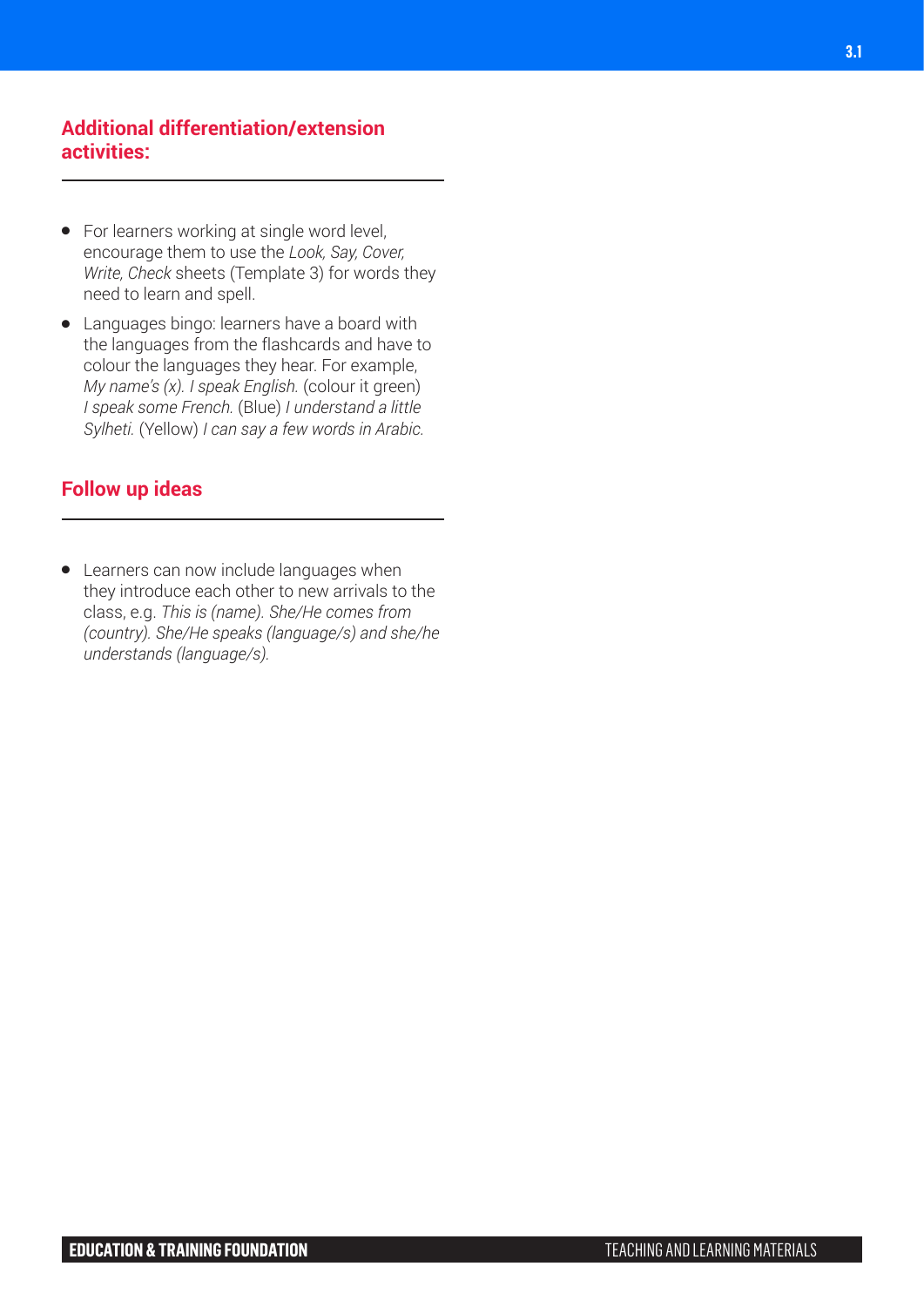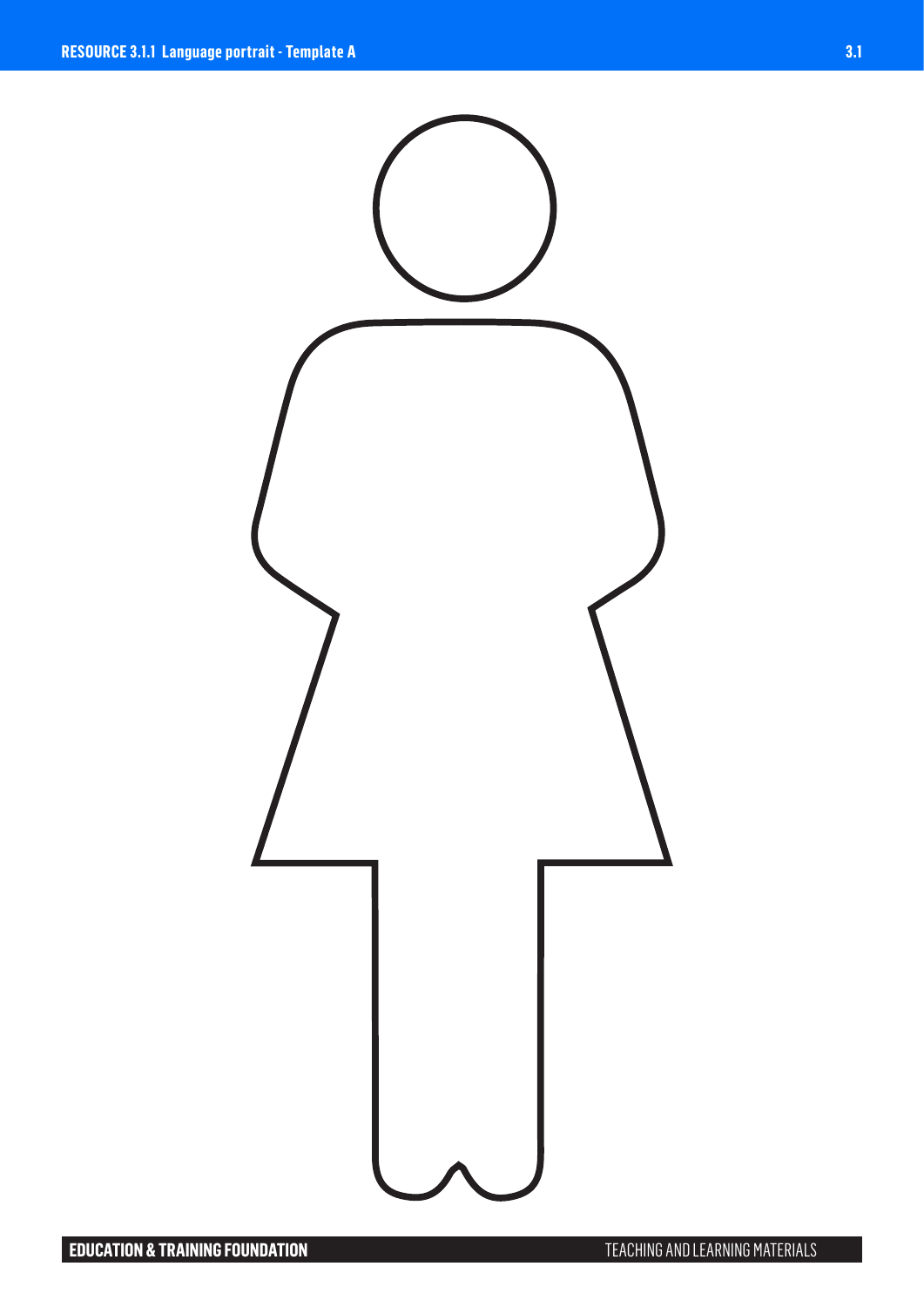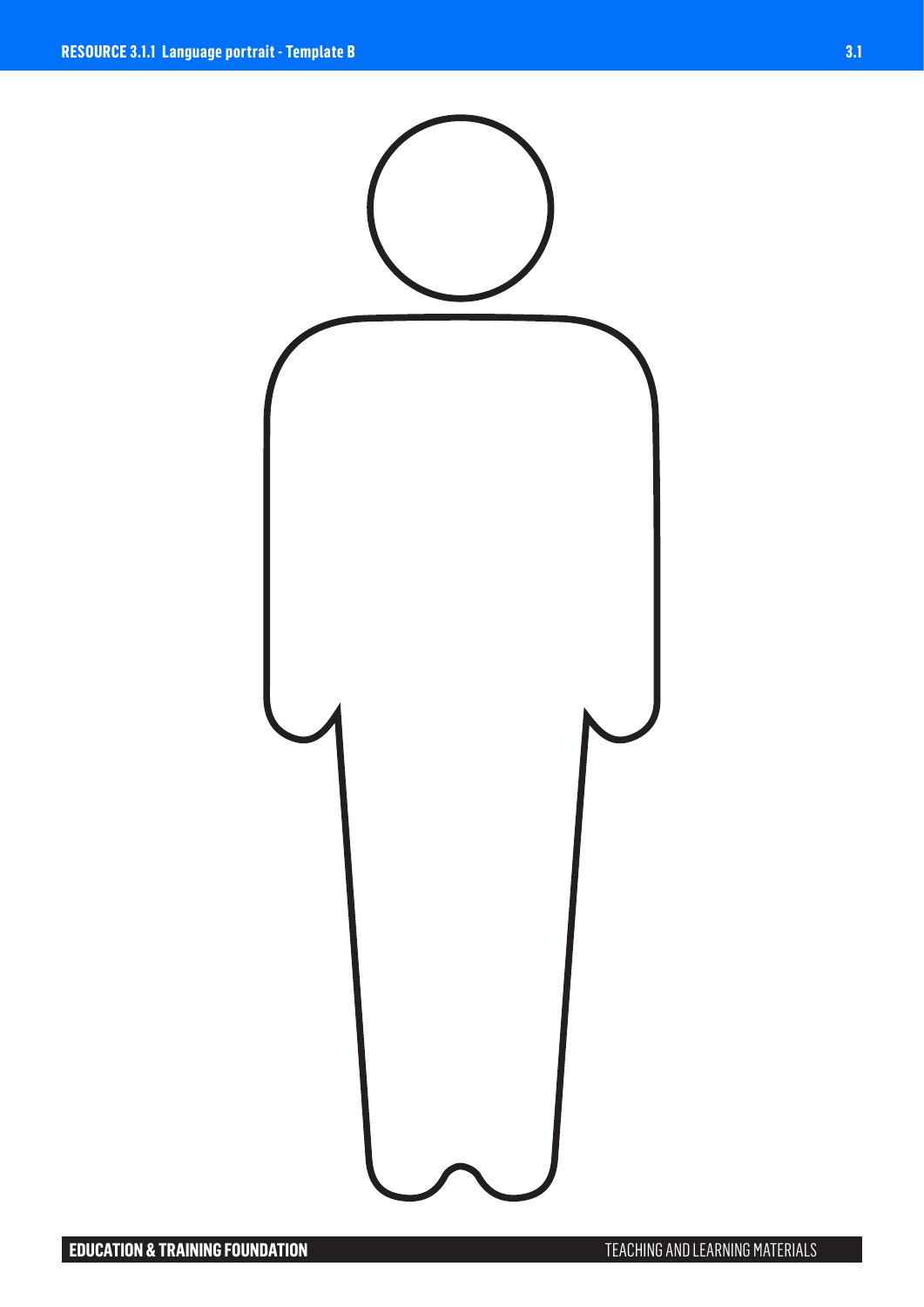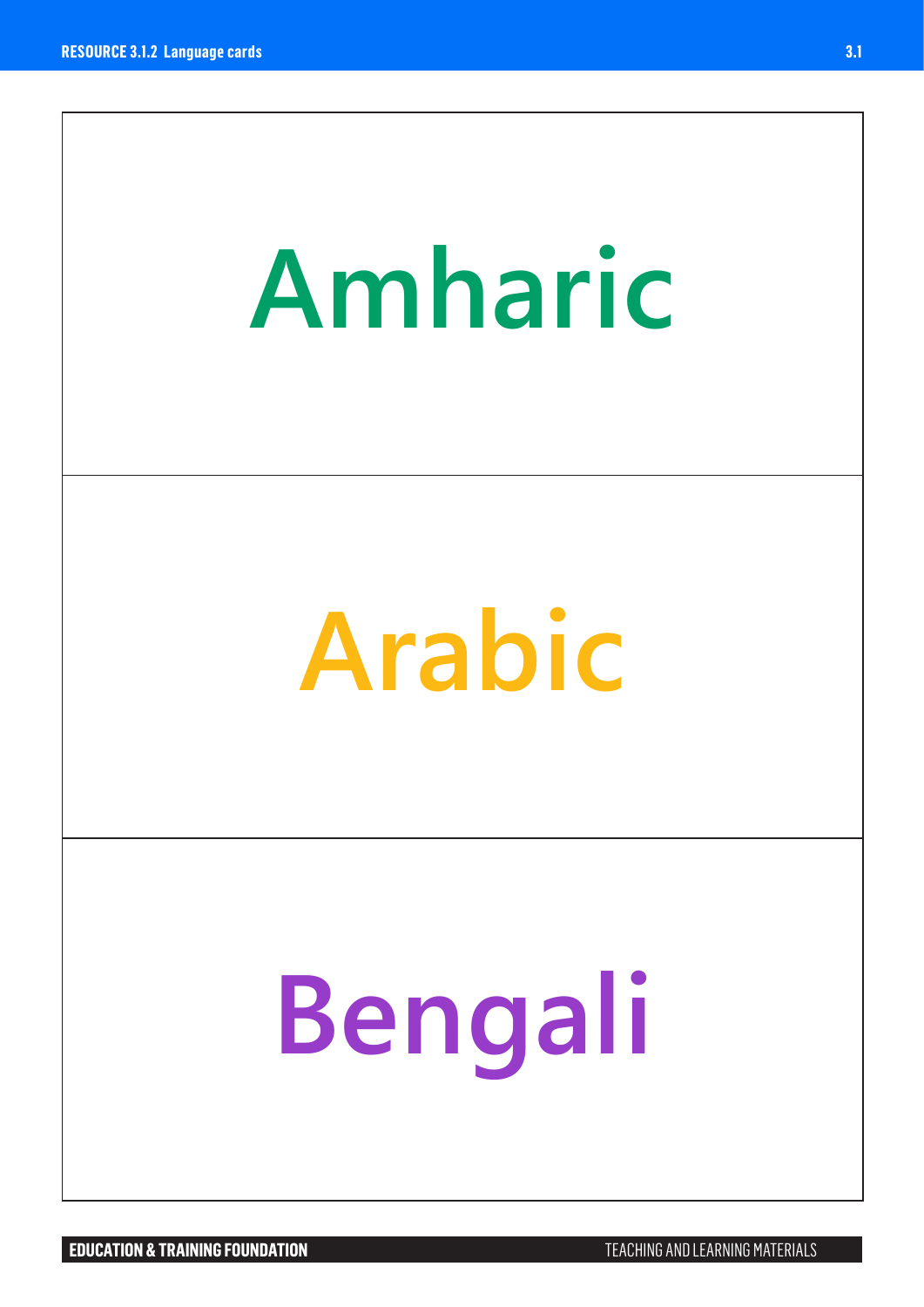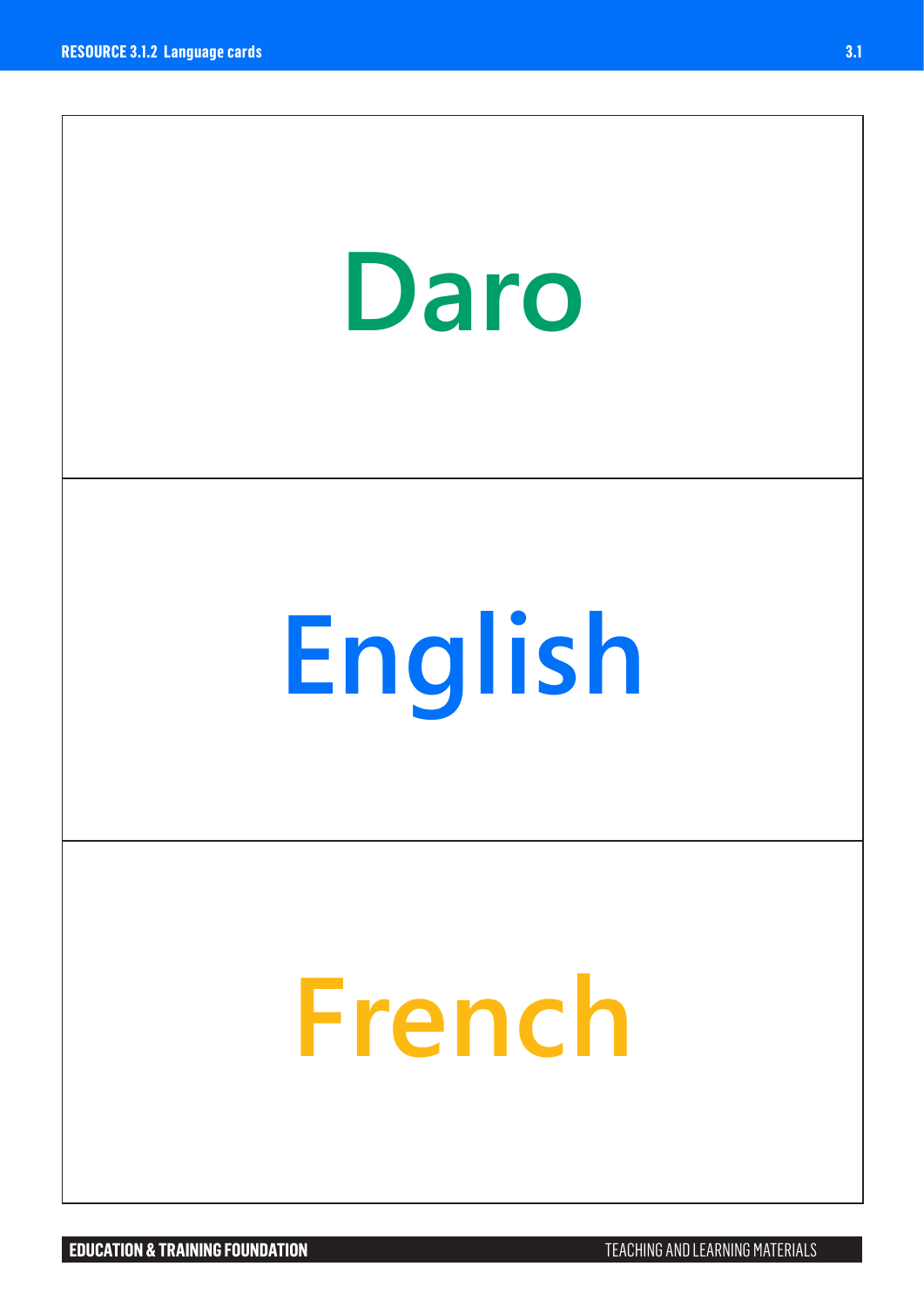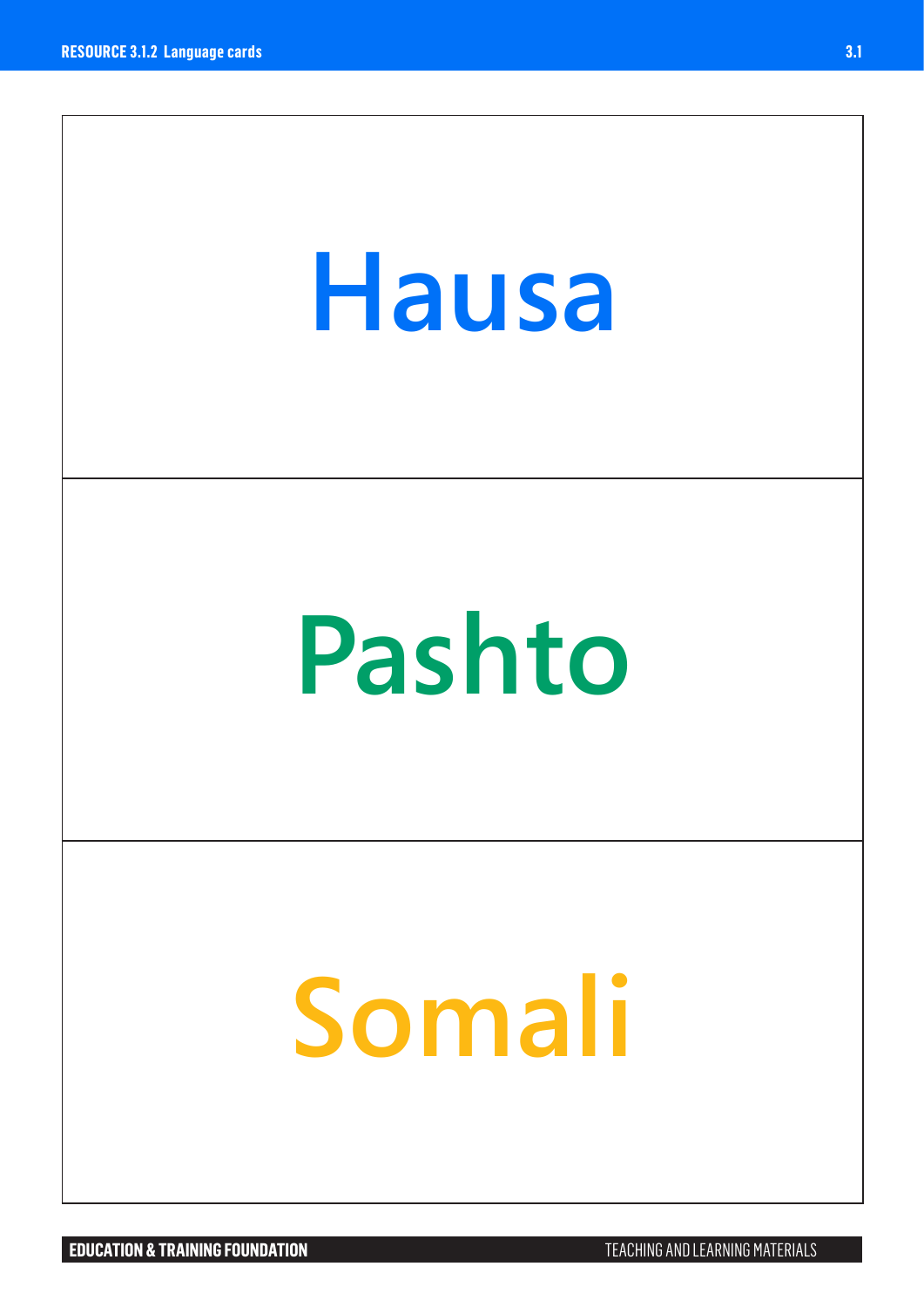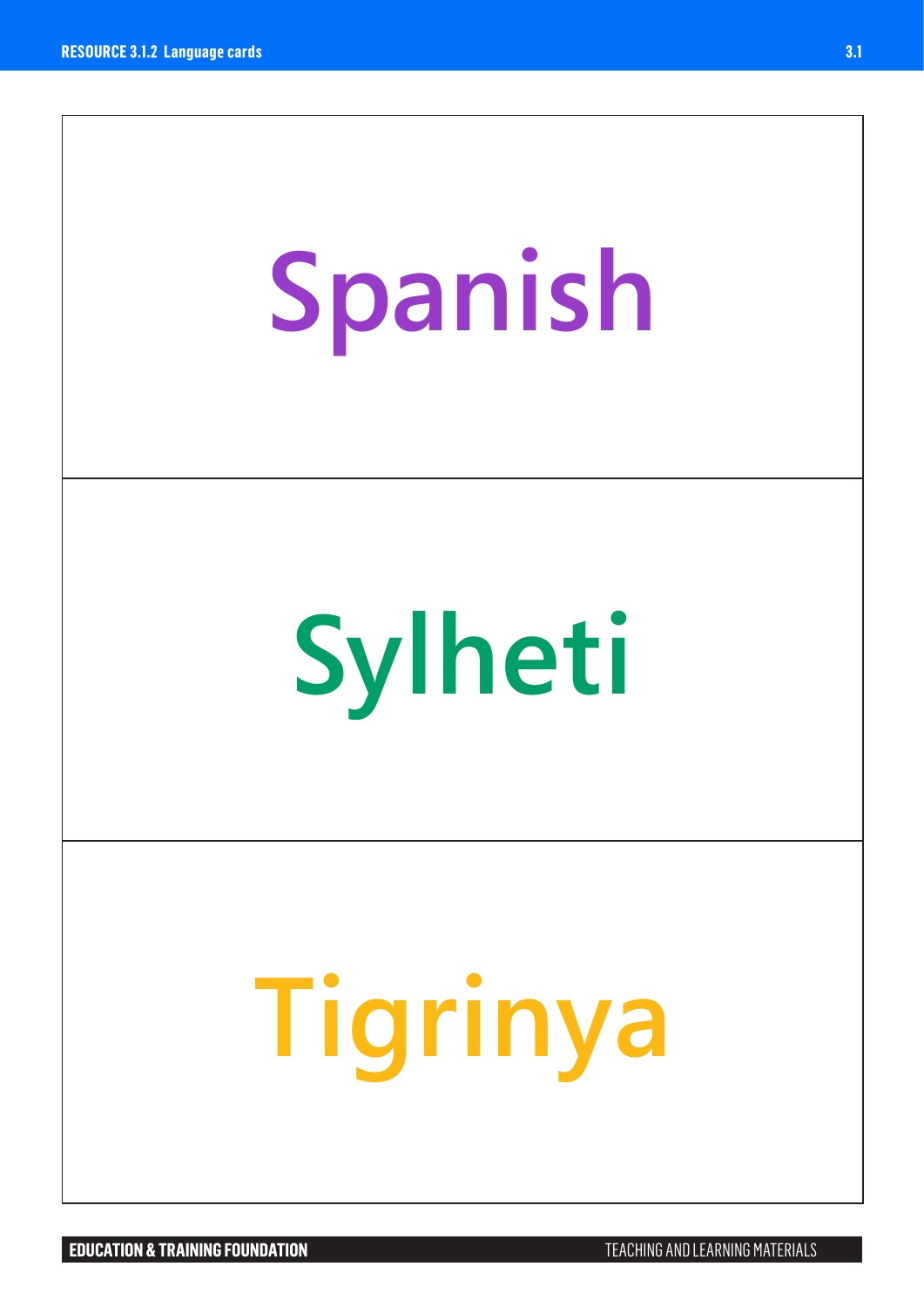